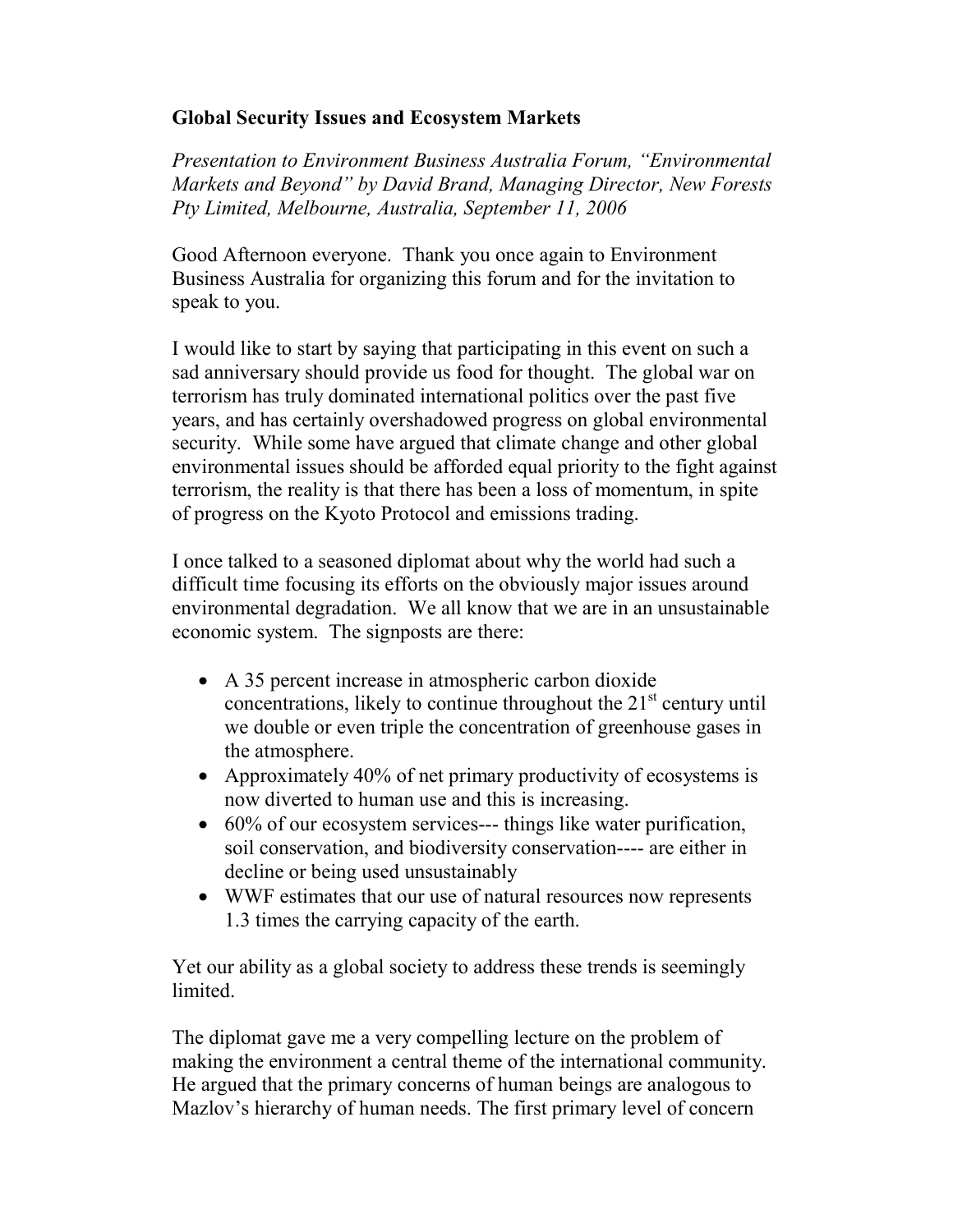relates to survival---the public is first and foremost concerned about the safety of themselves or their loved ones. This effectively explains the political focus on terrorism and security issues. Second to this is economic security, and the need for people to be able to afford goods and services that make their life comfortable and stable. Below this is a search for self-actualization, such as the arts and appreciation of nature. In this hierarchy, my friend argued, the environment only surfaces when the higher order issues are addressed. For example, he explained, the Earth Summit in 1992 was successful because we were in a condition where the threat of nuclear war with the Soviet Union had receded, and most people in developed countries were able to focus on environment as a security issue. The World Summit on Sustainable Development in 2002, however, was exactly the opposite. A world in the throes of responding to the threat of terrorism was unable to establish a new and effective agenda on Environment and Development, and the US President did not even participate.

Today, it might be argued, the environment is a second order issue in the public psyche, well behind terrorism. Yet because we our allowing our form of economic growth to outstrip the capacity of the planet, we are increasingly risking a new wave of impacts on both personal security and economic security. It is not easy politically to take actions in advance of a crisis, but this is the problem that we face. If we consider the implications of a business as usual scenario on the global ecosystem in 2050 it is truly a threat to our collective security.

I therefore think that investors should look beyond the current focus on terrorism and consider the implications of a future rise in environmental security issues on their investments. Water, greenhouse gas emissions and biodiversity conservation will become increasingly costly inputs to production. The days of building new coal-fired power plants, converting primary rainforest to oil palm plantations, and irrigation of commodity agriculture crops like wheat, will end—first because they become uneconomic, and then because they become politically unacceptable.

Our business, New Forests, tries to look at the implications of these trends. We try to consider what environmental degradation and the pricing of ecosystem services will mean for our clients. For example, we seek investments that will operate in the current economy, but increasingly prosper in a world where environmental impacts are priced. We focus on ecosystems, particularly forests, and we look at things like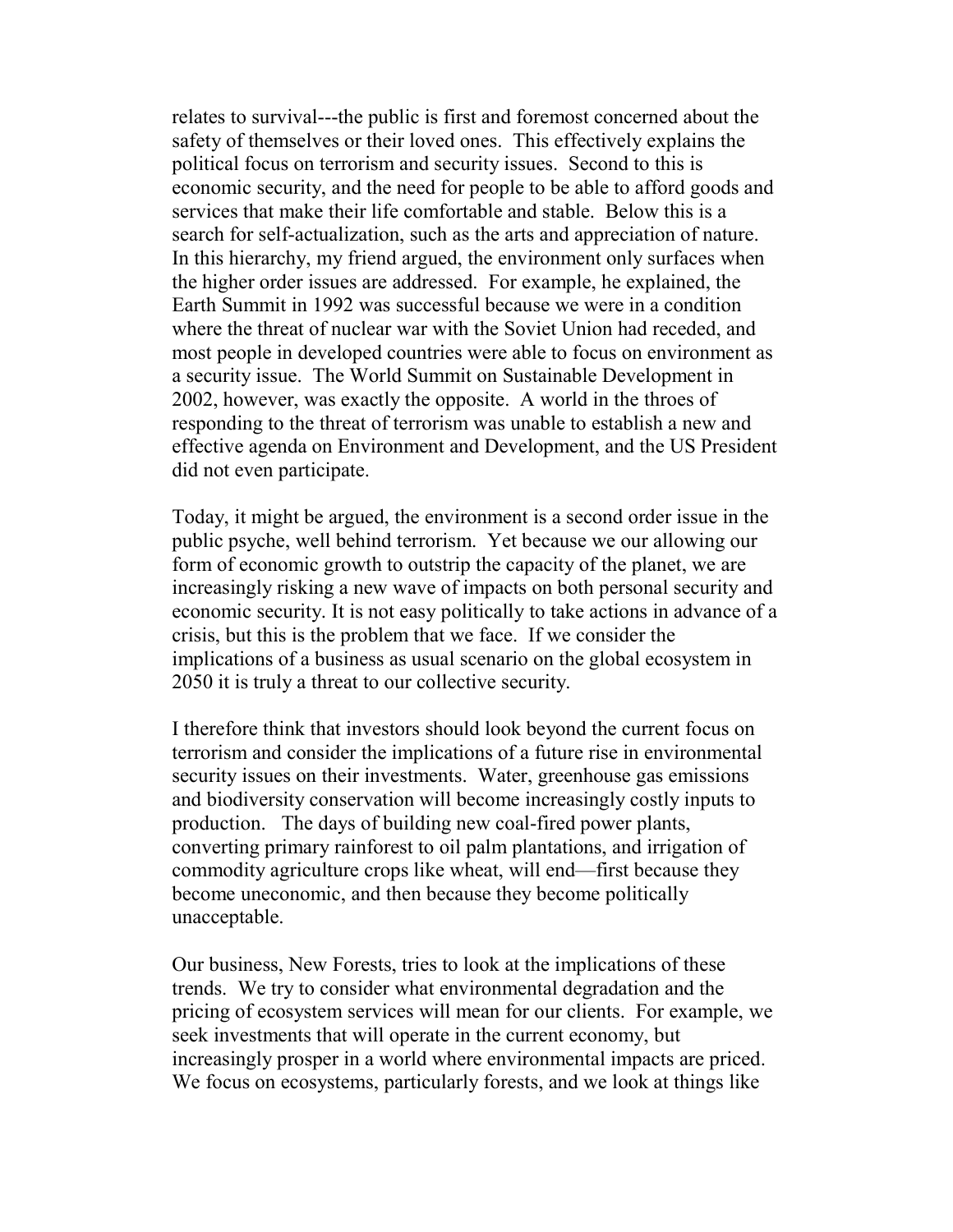the capacity of our investments to enter carbon markets, to rationalize water use, or to conserve and rehabilitate biodiversity.

This is quite challenging, as we have the conundrum that while investors understand that many environmental impacts are unpriced in our current economy, they also need hard evidence that owning biodiversity, for example, is a viable commercial investment.

So we are looking for what I might call transition assets—investments that have an existing commercial return, for example from timber production, but which will become more valuable as they transition to become biodiversity banks, carbon sinks and catchment management systems.

For example, let me give you some idea of what I am talking about:

- Reforestation in NSW will not only produce timber, but now allows creation of Greenhouse Gas Abatement Certificates
- New Zealand has announced a permanent forest sinks initiative which allows us to gain access to Kyoto units from reforestation of native species
- The depletion of natural forests, and crackdown on illegal logging in the Asia Pacific region, increasingly means that maintaining land in forestry is becoming more commercially attractive than converting land to palm oil production.
- Many of the irrigation districts in the Murray Darling Basin need to intensify production, despite a finite water resource. Bringing new investment to create water banks and conservation banks can provide the capital needed to double or triple water use efficiency.

In conclusion, I suppose that our challenge is to convince investors that the environmental threats that we face can also provide opportunities. We live on a planet with finite natural resources. In the same way that we have seen oil prices go through the roof, similar supply-demand imbalances will have to affect the value of biodiversity, freshwater and carbon emissions.

Carleton Bartels, one of the innovators in the carbon market, was lost in the September  $11<sup>th</sup>$  attacks, but I think he would have been happy to see that despite the focus of the international community on the war on terror, the carbon market has grown to meet the expectations that he and many of us had five years ago. The challenge now is to go beyond just carbon and establish a set of prices and markets for the whole range of ecosystem